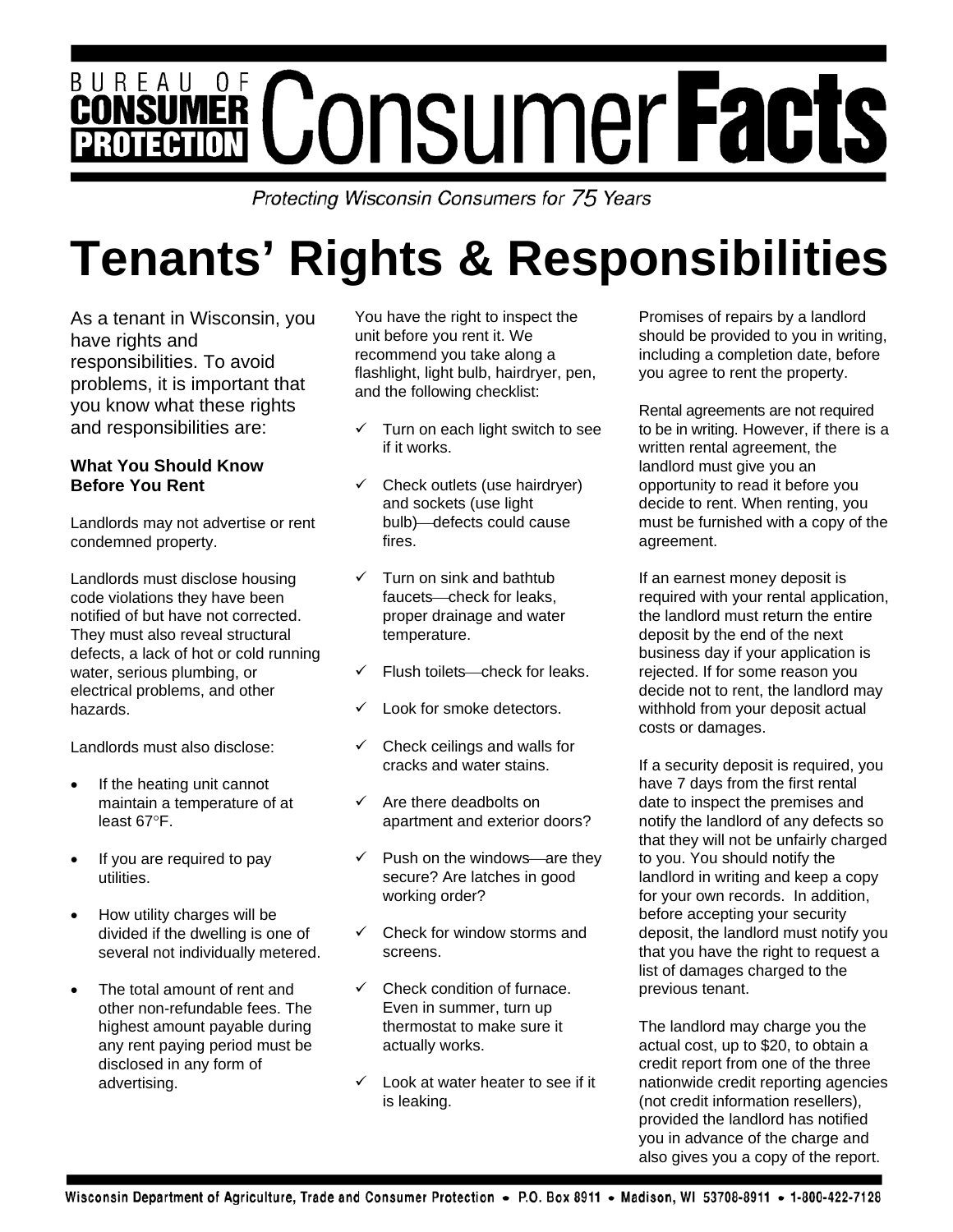If you have a credit report that is less than 30 days old, you may give this report to the landlord to avoid paying for a new report.

#### **What You Should Know While Renting**

At the start of a tenancy, the landlord must provide you with the name and address of a person who can be readily contacted regarding maintenance problems.

The landlord is responsible for making any repairs that are necessary to comply with local housing codes and to keep the premises safe. If the landlord refuses to repair major building defects, you may report the defect to your local building or health inspector. The landlord may not retaliate by evicting you.

Unless otherwise agreed, tenants are usually responsible for routine minor repairs. You are also required to comply with any maintenance and sanitation requirements imposed on tenants by local housing codes. You are financially responsible for any damages that you or your guests have caused.

A landlord has the right to inspect, repair, and show the premises at reasonable times. Except for emergency situations, the landlord may enter only after a 12-hour advance notice unless you allow entry on shorter notice.

If you are a tenant renting by the month, the landlord may raise your rent by giving you written notice at least 28 days before the next rent due date. There are no state laws limiting the amount of a rent increase.

If you have a lease for example, a six-month or one-year lease the rent may not be increased during that time unless specifically stated in the lease.

#### **What You Should Know About Terminating a Tenancy**

If you are renting by the month, the landlord may terminate the rental agreement by giving you a written termination notice at least 28 days before the next rent due date. You must use the same procedure in notifying the landlord of your intent to terminate the rental agreement unless you agreed to give a longer notice. Tenants may serve the written notice in person or by certified or registered mail.

A six-month or one year lease usually terminates automatically at the end of the lease, unless the rental agreement specifies otherwise. If the lease provides that it will be automatically renewed or extended unless you give advance notice of termination, the landlord must "remind" you of the provision at least 15-30 days in advance of the notice deadline. Otherwise, the landlord may not attempt to enforce the automatic renewal.

If you "break" a lease by moving out early, you may be obligated to pay for the remainder of the term unless another suitable tenant is found. However, the landlord must make reasonable efforts to find a substitute tenant and minimize any rent losses. Also, if you move out early, you must notify the landlord in writing of your departure after you have vacated the dwelling unit in order to "start the 21 day clock" for the return or accounting of your security deposit.

When moving out, it is always a good idea to contact your landlord to arrange for a final checkout inspection. If your landlord does not agree, find someone to be a witness to inspect the premises with you.

If you paid a security deposit, the landlord must return it to you within 21 days after you move out. The landlord may deduct for unpaid rent or damages for which you are responsible.

On the other hand, a routine acrossthe-board deduction from the security deposit for cleaning or carpet shampooing, in the absence of abuse, waste, or neglect on your part, is prohibited.

Deductions can also be made for your utility bills paid by the landlord.

If there are any deductions from the security deposit, the landlord must furnish you with a written statement itemizing the amounts withheld.

State law does not require payment of interest on security deposits.

#### **Risk of Eviction**

Tenants who pay partial rent, no rent, or late rent (even one day late) put themselves at risk of eviction, as do tenants who break the rules or terms of the rental agreement or cause damage.

**Month-to-month tenants** may be given *either* a written "5-Day Quit or Pay Rent Notice" or a 14-day written notice to vacate the property.

- **5-day Notice.** This written notice from the landlord gives the tenant five days to pay rent or move out within the five days. If the tenant pays, the tenancy continues.
- **14-day Notice.** This written notice specifies that the tenancy has ended because the tenant failed to pay the rent, broke the agreement, or damaged the property. This notice does not offer the option of paying the rent and staying in the building. If the landlord wants you to leave the property for violations of the rental agreement, a 14 day notice to vacate the property is usually given.